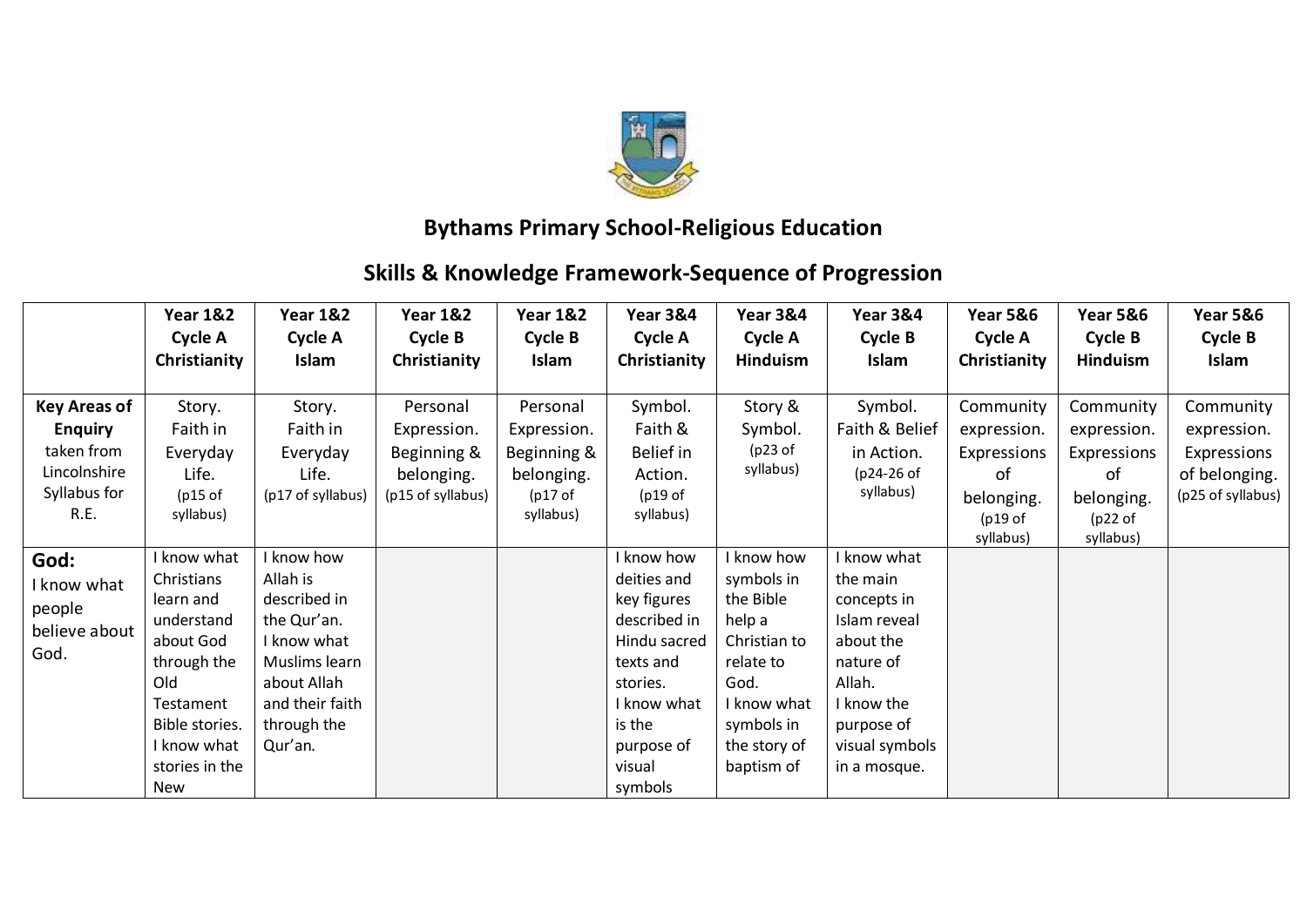|               | Testament     |                 |  | in the                        | Jesus reveal  |                       |  |  |
|---------------|---------------|-----------------|--|-------------------------------|---------------|-----------------------|--|--|
|               | tell          |                 |  | mandir.                       | about God.    |                       |  |  |
|               | Christians    |                 |  |                               | I know what   |                       |  |  |
|               | about Jesus.  |                 |  |                               | symbols and   |                       |  |  |
|               |               |                 |  |                               | acts can be   |                       |  |  |
|               |               |                 |  |                               | seen in a     |                       |  |  |
|               |               |                 |  |                               | church.       |                       |  |  |
|               |               |                 |  |                               | I know how    |                       |  |  |
|               |               |                 |  |                               | language      |                       |  |  |
|               |               |                 |  |                               | within        |                       |  |  |
|               |               |                 |  |                               | worship       |                       |  |  |
|               |               |                 |  |                               | might         |                       |  |  |
|               |               |                 |  |                               | express       |                       |  |  |
|               |               |                 |  |                               | Christian     |                       |  |  |
|               |               |                 |  |                               | beliefs.      |                       |  |  |
|               | I know what   | I know what     |  | I know how                    | I know how    | I know what           |  |  |
| <b>Being</b>  | the Bible     |                 |  | Hindus                        | the Bible     |                       |  |  |
| human:        |               | the Qur'an      |  |                               |               | the Qur'an<br>teaches |  |  |
| I know how    | says about    | says about      |  | reflect their<br>faith in the | teaches       |                       |  |  |
| faith and     | how           | how Muslims     |  |                               | Christians to | Muslims about         |  |  |
| belief affect | Christians    | should treat    |  | way they                      | treat others. | how they              |  |  |
|               | should treat  | others and live |  | live.                         | I know how    | should treat          |  |  |
| the way       | others and    | their lives.    |  | I know what                   | this is       | others.               |  |  |
| people live   | live their    | I know how      |  | karma is and                  | expressed in  | I know how            |  |  |
| their lives.  | lives.        | the Muslim      |  | how it drives                 | practice.     | Muslim                |  |  |
|               | I know how    | faith and       |  | the cycle of                  |               | teachings             |  |  |
|               | Christian     | beliefs can be  |  | samsara.                      |               | guide the way         |  |  |
|               | faith and     | seen in the     |  | I know how a                  |               | <b>Muslims</b>        |  |  |
|               | beliefs be    | actions of      |  | Hindu might                   |               | behave.               |  |  |
|               | seen in the   | inspirational   |  | seek to                       |               | I know how            |  |  |
|               | actions of    | Muslims.        |  | achieve                       |               | Muslim beliefs        |  |  |
|               | inspirational |                 |  | moksha.                       |               | are expressed         |  |  |
|               | Christians.   |                 |  |                               |               | in practice.          |  |  |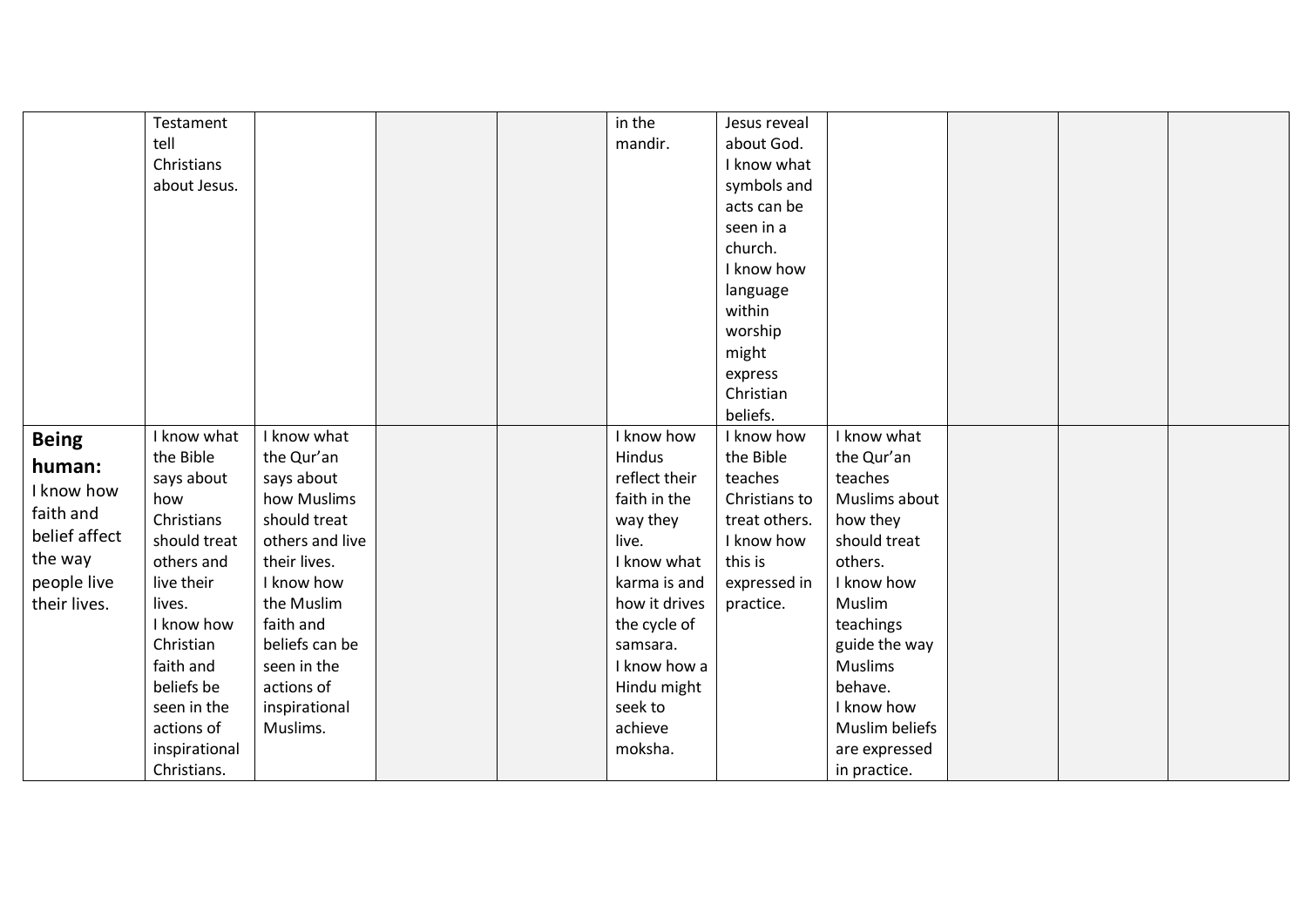| I know which | I know which                         |             |                                                                                                           |  | I know how    | I know how                                                                                                         | I know how                                                                       |
|--------------|--------------------------------------|-------------|-----------------------------------------------------------------------------------------------------------|--|---------------|--------------------------------------------------------------------------------------------------------------------|----------------------------------------------------------------------------------|
| celebrations | celebrations                         |             |                                                                                                           |  | Christian     | Hindu belief                                                                                                       | Muslim                                                                           |
| are          | are important                        |             |                                                                                                           |  | belief is     | is expressed                                                                                                       | worship is                                                                       |
| important to | to Christians.                       |             |                                                                                                           |  | expressed     | personally                                                                                                         | expressed                                                                        |
| Muslims.     |                                      |             |                                                                                                           |  | collectively. | and                                                                                                                | collectively.                                                                    |
|              |                                      |             |                                                                                                           |  | I know how    | collectively.                                                                                                      | I know how                                                                       |
|              |                                      |             |                                                                                                           |  |               | I know how                                                                                                         | Muslim                                                                           |
|              |                                      |             |                                                                                                           |  |               | Hindu                                                                                                              | worship and                                                                      |
|              |                                      |             |                                                                                                           |  |               |                                                                                                                    | celebration                                                                      |
|              |                                      |             |                                                                                                           |  |               |                                                                                                                    | builds a sense                                                                   |
|              |                                      |             |                                                                                                           |  |               |                                                                                                                    | of community.                                                                    |
|              |                                      |             |                                                                                                           |  |               |                                                                                                                    |                                                                                  |
|              |                                      |             |                                                                                                           |  |               |                                                                                                                    |                                                                                  |
| What do      |                                      | I know what |                                                                                                           |  | I know how    | I know how                                                                                                         | I know how                                                                       |
|              |                                      |             |                                                                                                           |  |               | Hindus show                                                                                                        | Muslims show                                                                     |
|              |                                      |             |                                                                                                           |  |               |                                                                                                                    | they belong.                                                                     |
|              |                                      |             |                                                                                                           |  |               |                                                                                                                    |                                                                                  |
|              |                                      |             |                                                                                                           |  |               |                                                                                                                    |                                                                                  |
|              |                                      |             |                                                                                                           |  |               |                                                                                                                    |                                                                                  |
|              |                                      |             |                                                                                                           |  |               |                                                                                                                    |                                                                                  |
|              |                                      |             |                                                                                                           |  |               |                                                                                                                    |                                                                                  |
|              |                                      |             |                                                                                                           |  |               |                                                                                                                    |                                                                                  |
|              |                                      |             |                                                                                                           |  |               |                                                                                                                    |                                                                                  |
|              | Muslims do to<br>celebrate<br>birth? |             | Christians do<br>to celebrate<br>birth.<br>I know what<br>it means and<br>why it<br>matters to<br>belong. |  |               | Christian<br>worship and<br>celebration<br>build a sense<br>of<br>community.<br>Christians<br>show<br>they belong. | worship and<br>celebration<br>builds a<br>sense of<br>community.<br>they belong. |

| <b>Addition</b> | Year $1/2$     | Year $1/2$        | Year $3/4$         | Year $3/4$     | Year $3/4$        | Year $5/6$        | Year $5/6$        | Year $5/6$        |
|-----------------|----------------|-------------------|--------------------|----------------|-------------------|-------------------|-------------------|-------------------|
| al units        | In-depth study | <b>Places of</b>  | <b>Forgiveness</b> | In-depth study | Pilgrimage        | <b>Expressing</b> | In-depth study    | In-depth study    |
|                 | of another     | Worship           | Cycle A            | of another     | Cycle B           | belief through    | of another        | of another        |
|                 | religion       | Cycle B           | $(p38$ of          | religion       | (p38 of syllabus) | the arts          | religion          | religion          |
|                 | -Judaism       | (p37 of syllabus) | syllabus)          | -Judaism       |                   | <b>Cycle A</b>    | -Sikhism          | -Buddhism         |
|                 | Cycle A        |                   |                    | Cycle B        |                   | (p38 of syllabus) | Cycle A           | Cycle B           |
|                 |                |                   |                    |                |                   |                   | (p39 of syllabus) | (p39 of syllabus) |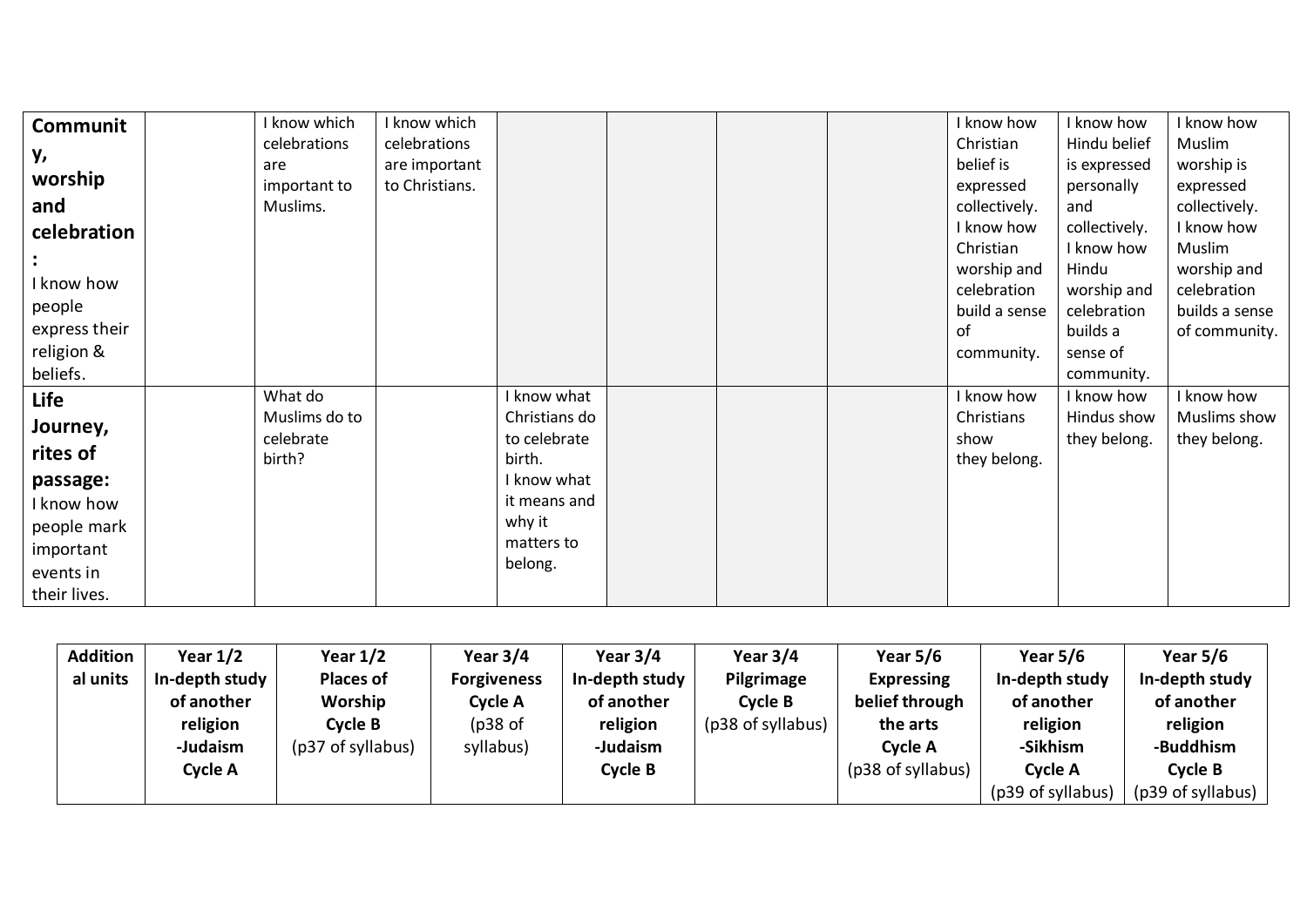|                                        | (p37 of                                                                  |                                                                                                                                                                                                                                            |                                                                                                                                                                                                                                                                                                     | (p39 of                                                                                                                      |                                                                                                                                                                                                                                                |                                                                                                                                                                                |                                                                              |                                                                              |
|----------------------------------------|--------------------------------------------------------------------------|--------------------------------------------------------------------------------------------------------------------------------------------------------------------------------------------------------------------------------------------|-----------------------------------------------------------------------------------------------------------------------------------------------------------------------------------------------------------------------------------------------------------------------------------------------------|------------------------------------------------------------------------------------------------------------------------------|------------------------------------------------------------------------------------------------------------------------------------------------------------------------------------------------------------------------------------------------|--------------------------------------------------------------------------------------------------------------------------------------------------------------------------------|------------------------------------------------------------------------------|------------------------------------------------------------------------------|
|                                        | syllabus)                                                                |                                                                                                                                                                                                                                            |                                                                                                                                                                                                                                                                                                     | syllabus)                                                                                                                    |                                                                                                                                                                                                                                                |                                                                                                                                                                                |                                                                              |                                                                              |
| One unit<br>must be<br>covered<br>each | Key beliefs,<br>practices,<br>festivals,<br>symbols.<br>Opportunities to | Symbols,<br>architecture,<br>worship, diversity,<br>practices,<br>connections with                                                                                                                                                         | Al least 2<br>religions (one<br>must be a<br>religion other<br>than                                                                                                                                                                                                                                 | Key beliefs,<br>practices,<br>festivals,<br>symbols.<br>Opportunities to                                                     | At least 2<br>religions; at least<br>1 must be a<br>religion other<br>than Christianity,                                                                                                                                                       | At least 2<br>religions; at least<br>1 must be a<br>religion/belief<br>system other                                                                                            | Key beliefs,<br>practices,<br>festivals, symbols<br>etc.<br>Opportunities to | Key beliefs,<br>practices,<br>festivals, symbols<br>etc.<br>Opportunities to |
| year.                                  | compare and<br>contrast with<br>Christianity and<br>Islam.               | key beliefs, etc.<br>Visit local places of<br>worship where<br>possible, eg. Little<br>Bytham church, St.<br>John's church in<br>Corby Glen,<br>Bourne Abbey,<br>Peterborough<br>Mosque<br>(see back of<br>syllabus for further<br>ideas). | Christianity,<br>Hinduism,<br>Islam).<br>Religious/non-<br>religious beliefs<br>about<br>forgiveness;<br>examples of<br>religious<br>festivals,<br>practices,<br>stories that<br>focus on saying<br>sorry and asking<br>for forgiveness,<br>eg. Yom Kippur<br>(Jewish festival),<br>Diwali, Easter. | compare and<br>contrast with<br>Christianity and<br>Islam.<br>This is an<br>opportunity to<br>deepen the<br>learning in KS1. | Hinduism, Islam.<br>Enquiry into<br>journeys carried<br>out by religious<br>people:<br>motivations for<br>the journey; key<br>destinations;<br>practices<br>associated with<br>the journey; key<br>beliefs expressed<br>by the journey<br>etc. | than Christianity,<br>Hinduism, Islam.<br><b>Exploring diverse</b><br>ways in which<br>religious and non-<br>religious people<br>express their<br>beliefs through<br>the arts. | compare &<br>contrast with<br>other religions.                               | compare &<br>contrast with<br>other religions.                               |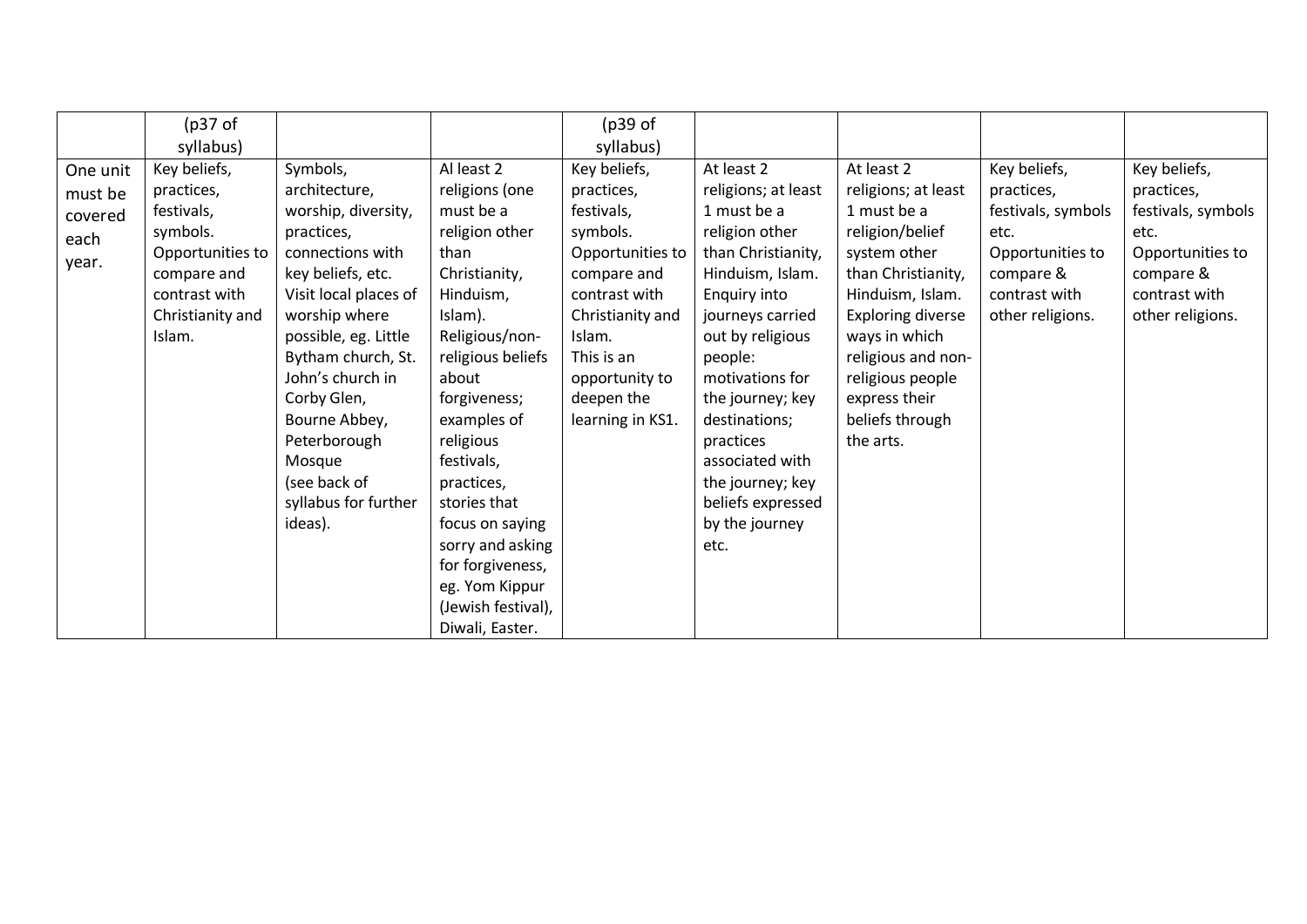| <b>Skills</b>             | Year 1               | Year <sub>2</sub>    | Year 3              | Year 4              | Year <sub>5</sub>  | Year <sub>6</sub>   |
|---------------------------|----------------------|----------------------|---------------------|---------------------|--------------------|---------------------|
| <b>Religious Critical</b> | I can recall and     | I can retell and     | I can explore and   | I can describe and  | I can describe and | I can observe and   |
| <b>Thinking Skills</b>    | name                 | suggest              | describe a range of | understand links    | make connections   | understand varied   |
| taken from DfE:           | different beliefs    | meanings to some     | beliefs, symbols    | between stories     | between different  | examples of         |
| A Curriculum              | and practices,       | religious and moral  | and actions so that | and                 | features of the    | religions           |
| Framework for             | including festivals, | stories, exploring   | they can            | other aspects of    | religions and      | and world views so  |
| Religious Education       | worship and rituals  | and                  | understand          | the                 | worldviews they    | that they can       |
| in England - October      | in order to find out | discussing sacred    | different           | communities they    | study, discovering | explain, with       |
| 2013                      | the meanings         | writings and         | ways of life and    | are                 | more about         | reasons, their      |
|                           | behind them.         | sources of wisdom    | ways of expressing  | investigating.      | celebrations,      | meanings and        |
|                           |                      | and recognising the  | meaning.            |                     | worship and        | significance to     |
|                           | I can ask and        | traditions from      |                     | I can consider and  | pilgrimages.       | individuals and     |
|                           | respond to           | which they come.     |                     | apply               |                    | communities.        |
|                           | questions about      |                      |                     | ideas about ways in | I can discuss and  |                     |
|                           | what individuals     | I can recognise      |                     | which diverse       | present            | I can discuss and   |
|                           | and communities      | some                 |                     | communities can     | thoughtfully their | apply their own     |
|                           | do, and why, so      | different symbols    |                     | live                | own and others'    | and others' ideas   |
|                           | that pupils can      | and                  |                     | together for the    | views on           | about ethical       |
|                           | identify what        | actions which        |                     | wellbeing for all,  | challenging        | questions,          |
|                           | <b>Differences</b>   | express a            |                     | responding          | questions about    | including ideas     |
|                           | belonging to         | community's way      |                     | thoughtfully to     | belonging,         | about what is right |
|                           | community might      | of life appreciating |                     | ideas about         | meaning, purpose   | and wrong and       |
|                           | make.                | some                 |                     | community, values   | and truth.         | what is just and    |
|                           |                      | similarities         |                     | and respect.        |                    | fair.               |
|                           | I can explore        | between              |                     |                     |                    |                     |
|                           | questions            | communities.         |                     |                     |                    |                     |
|                           | about belonging,     |                      |                     |                     |                    |                     |
|                           | meaning and truth    | I can observe and    |                     |                     |                    |                     |
|                           | so that they can     | recount different    |                     |                     |                    |                     |